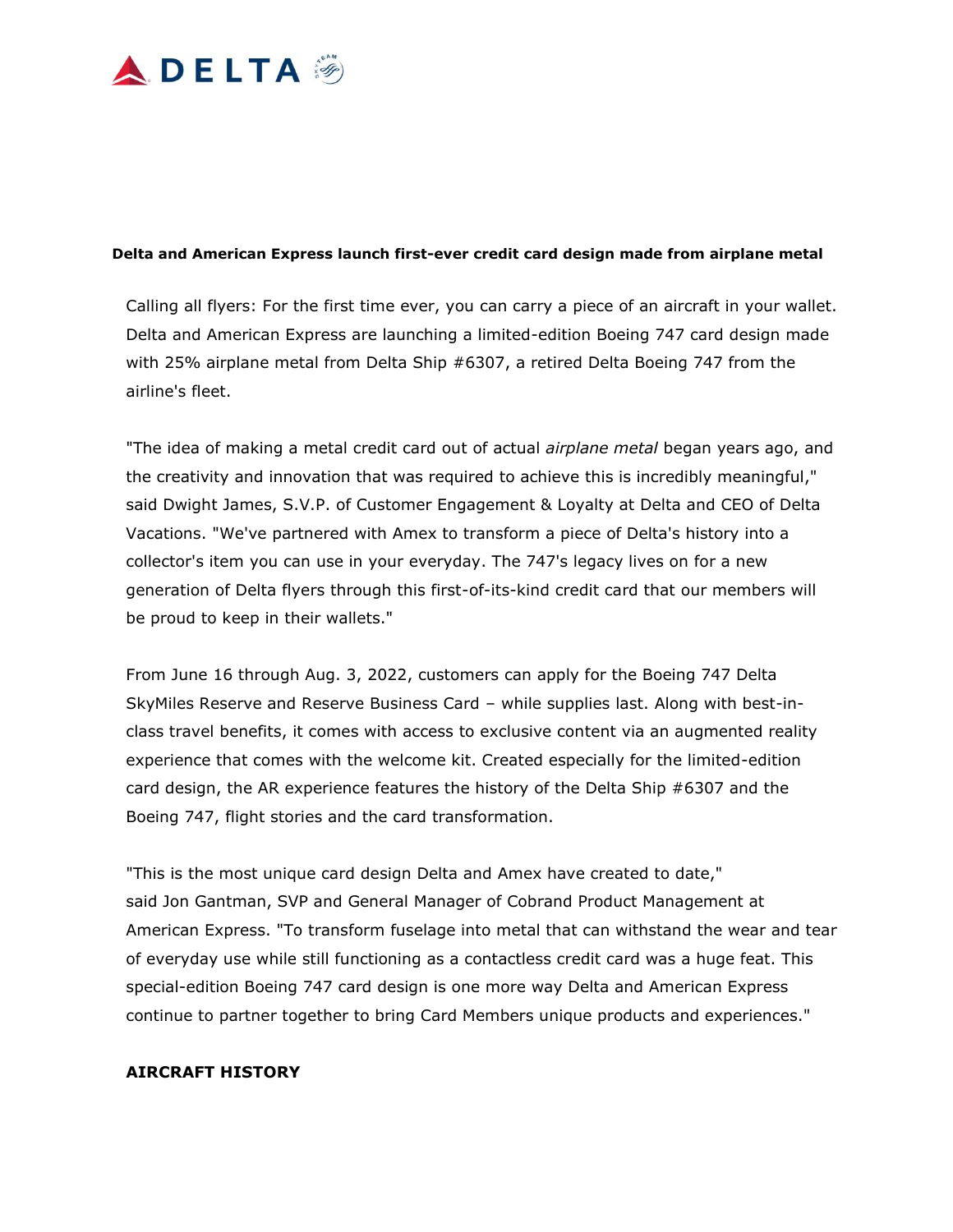## **ADELTA**

The Boeing 747 Reserve Card started out as Delta ship #6307, a now-retired Boeing 747- 451. The Boeing 747, known as "The Queen of the Skies" and "The Jumbo Jet" for its majestic presence and distinctive "hump," set the stage for many advancements in air travel and was a beloved part of Delta's fleet.

The double-decker 747 revolutionized the industry; it was a major engineering advancement compared to prior long-range planes with its speed, long-haul flight capability and sheer size. The aircraft marked the beginning of an era of more accessible international travel and came with luxuries like spiral staircases to the upper deck and stand-alone piano bars.

Following Delta's **[747's retirement](https://news.delta.com/delta-customers-employees-saying-goodbye-iconic-747)** in 2017, **[Delta introduced the Airbus A350 into](https://news.delta.com/delta-takes-delivery-first-flagship-airbus-a350-900)  [its fleet](https://news.delta.com/delta-takes-delivery-first-flagship-airbus-a350-900)**, which is one of the most advanced and fuel-efficient long-haul planes to date. The A350 is the first aircraft to feature the Delta One Suite, the world's first "allsuite" business class, and an improved cabin experience throughout.

### **TRANSFORMATION: THE CARD**

To begin the transformation from "wings to wallet," Delta teams reached out to the team at the boneyard in Arizona, where the 747 was moved after retirement. The big question: would it be possible to disassemble the main body of the aircraft, the fuselage, and mold it into metal that could be cut into a credit card?

After a year of research and development to ensure the airplane metal could work as a functioning credit card that stands up to daily wear and tear, a team of metal workers began disassembling the aircraft. They then prepped the aluminum exterior so the material could be cleaned, processed and rolled into thin sheets to preserve its authenticity. The Boeing 747 Card is made with 25% airplane metal and has layers of polymer print to protect the aluminum as well as an antenna that enables contactless payments.